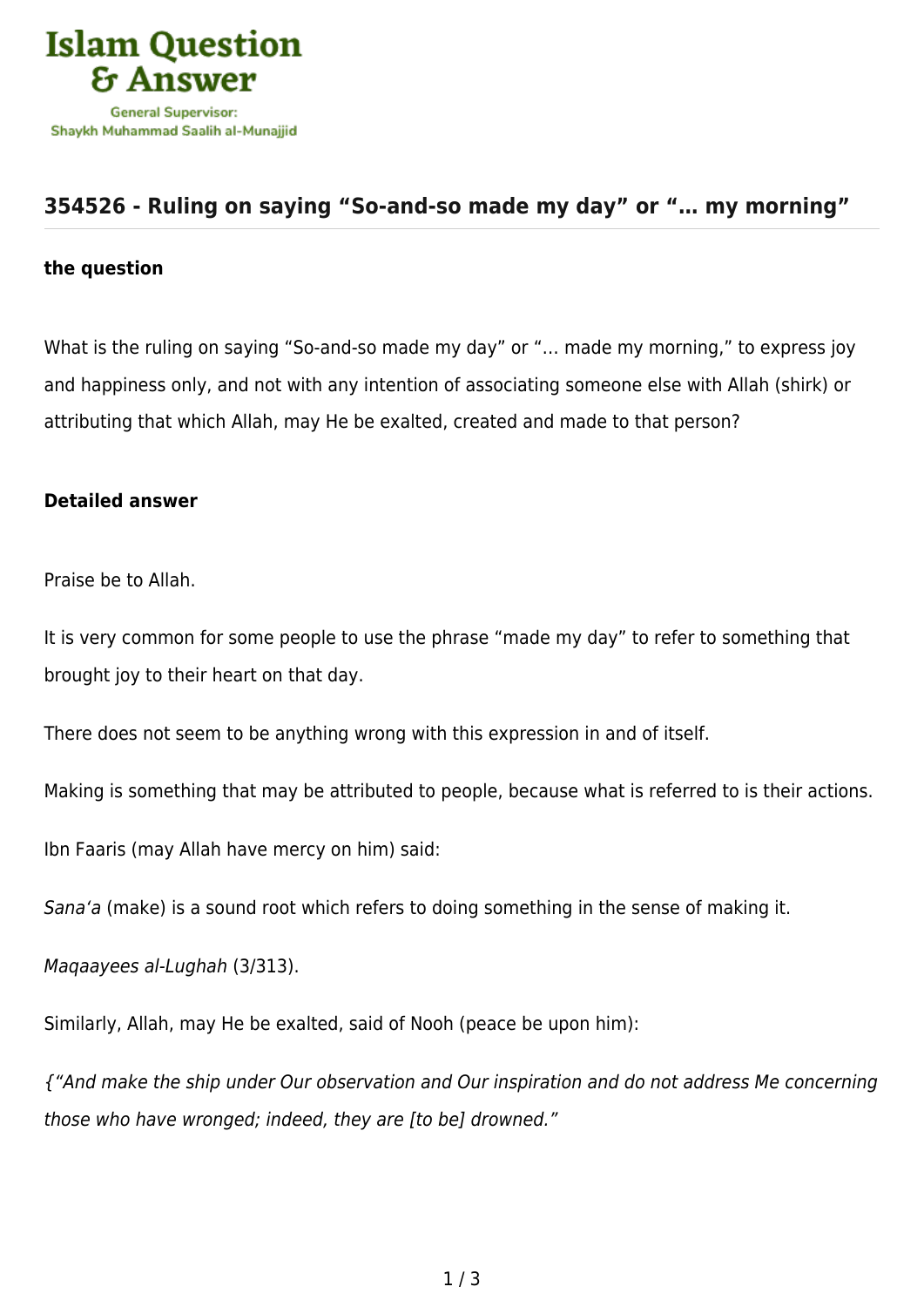

And he made the ship, and whenever an assembly of the eminent of his people passed by him, they ridiculed him. He said, "If you ridicule us, then we will ridicule you just as you ridicule"} [Hood 11:37-38].

As for the speaker describing that person as having made his day, there does not seem to be anything wrong with that, because what is meant is that he did something during that day; it does not mean that he made the day itself, for no one would say that, because everyone knows that this is not what the speaker meant at all.

Similarly, the one who says this phrase usually does not use the word "make" in the sense of "create"; rather what is meant is impact; in other words, this thing had an impact on my psyche and brought joy to my heart on this day.

With regard to the words that people use concerning which there is no text to indicate that they are prohibited according to Islamic teachings, they are to be understood as they are intended in accordance with what the speaker meant. If the speaker intended some permissible meaning, then the words are permissible.

That is because the Messenger of Allah (blessings and peace of Allah be upon him) said: "Actions are but by intentions, and each person will have but that which he intended." Narrated by al-Bukhaari (1) and Muslim (1907).

Ibn al-Qayyim (may Allah have mercy on him) said:

What matters is what is meant and intended by both words and deeds, for words may vary or have different structures, or words may be put earlier or later in a sentence, but the meaning is the same; in that case, the variations are subject to the same ruling. However, if the words are the same but the meaning is different, then they are subject to different rulings. The same applies to different actions and deeds. Anyone who examines the shar'i texts and understands them properly